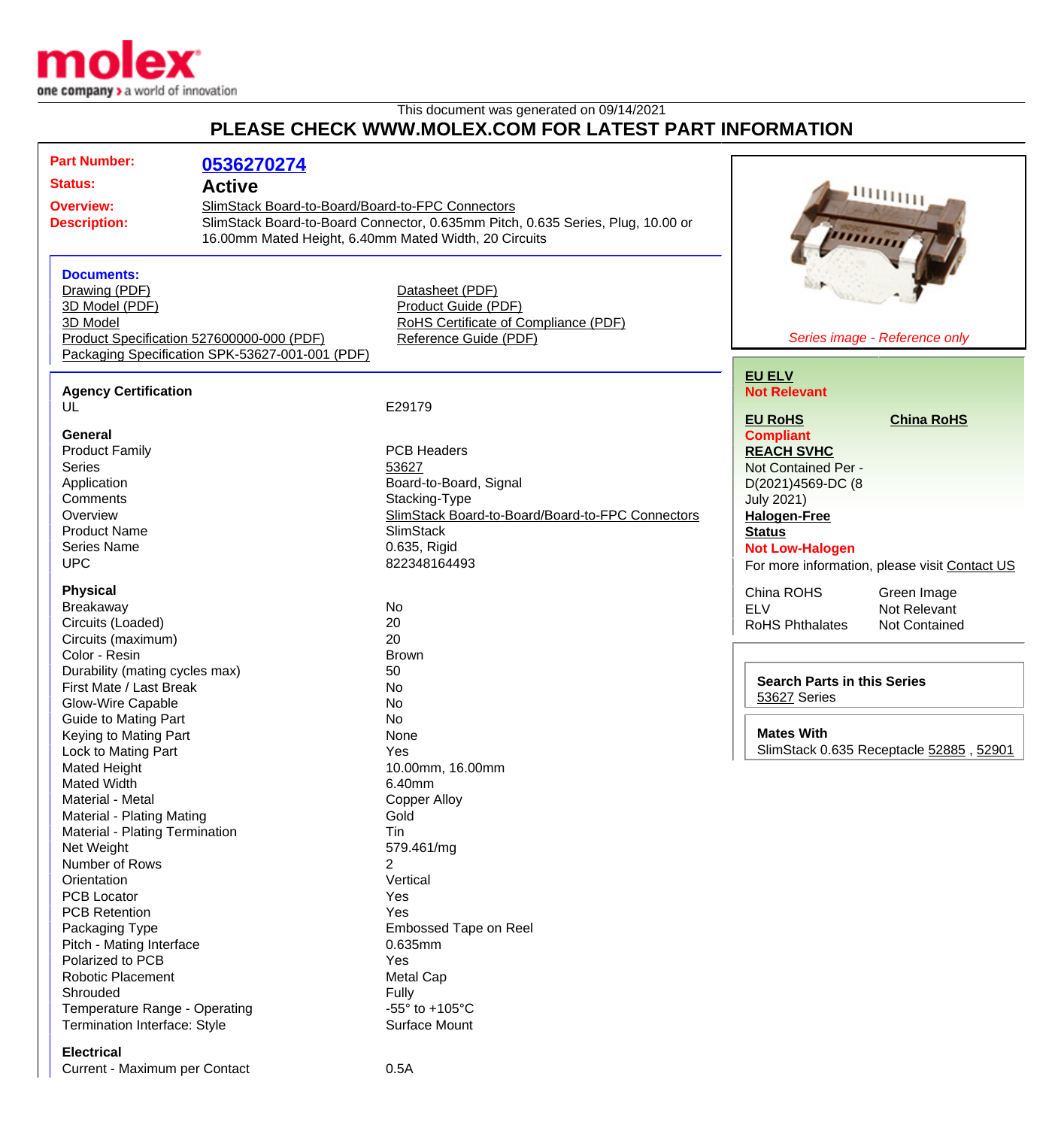**Material Info**

**Reference - Drawing Numbers** Packaging Specification Network SPK-53627-001-001 Product Specification 627600000-000

Sales Drawing Sales Drawing SD-53627-001-001, SD-53627-002-001

This document was generated on 09/14/2021 **PLEASE CHECK WWW.MOLEX.COM FOR LATEST PART INFORMATION**